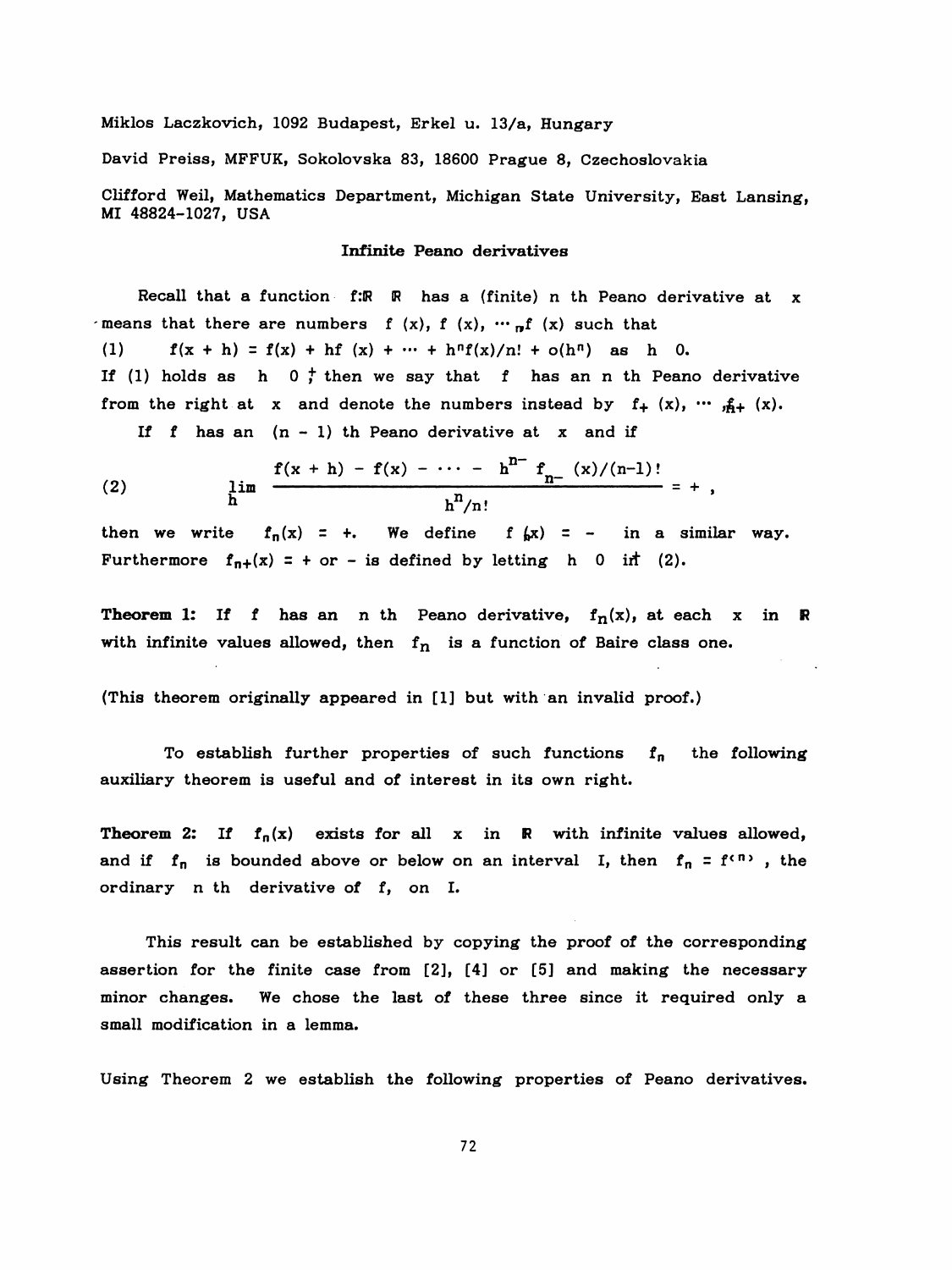**Theorem 3:** Let n 2 and suppose  $f(x)$  exists for all x in R with infinite values allowed. Then

(i)  $f_n$  has the Darboux property and

(ii)  $f_n$  has the Denjoy-Clarkson property.

 The proof of Theorem 3 uses Theorem 2 with a theorem from [3] for (i) and one from [6] for (ii). These two theorems are stated only for finite functions but in both cases it is easily seen that they hold for extended real-valued functions as well. The assumption n 2 is needed only for (i) which is false for  $n = 1$ . The statement (i) is true for  $n = 1$ .

 The only positive result for unilateral Peano derivatives is the following one for the finite case.

**Theorem 4:** If  $f_{n+}(x)$  exists and is finite for each x in R, then  $f_{n+}$  is of Baire class one.

 The proof of this theorem uses the following lemma which has indepen dent interest.

**Lemma:** If f is as in Theorem 4, then f, f<sub>+</sub>, ...  $f_{n-1}$  are Baire\* one functions; that is, each nonempty, perfect set contains a portion relative to which they are continuous.

 We conclude with an example showing that the assumption of finite in Theorem 4 is essential.

**Example:** There is a function  $g$  defined on  $[0,1]$  such that:

(a) g is bounded and approximately continuous

(b)  $g_{+}(x)$  exists for every x in [0,1] allowing infinite values and

(c)  $g'_+$  is not of Baire class one on [0,1].